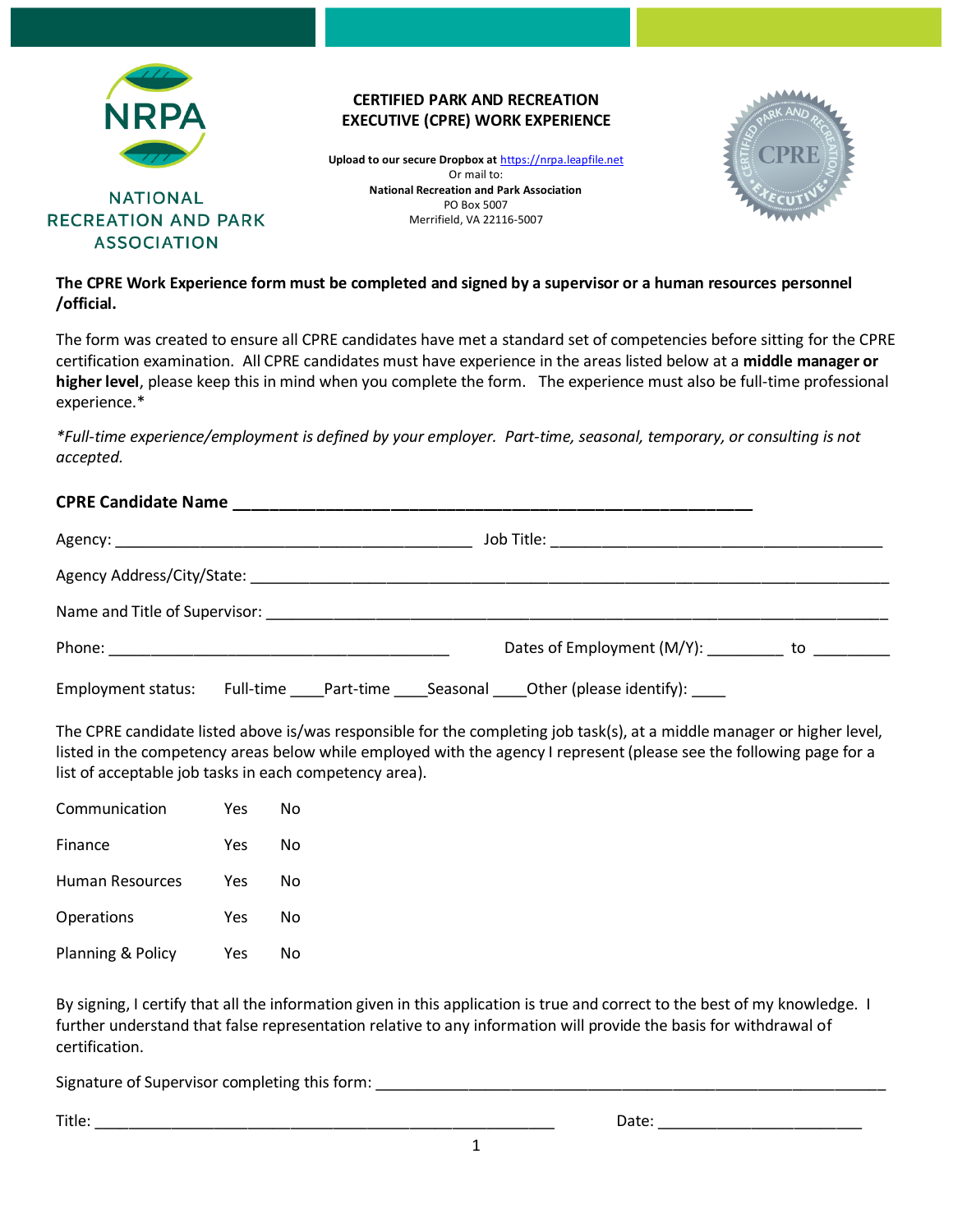



## **Certified Park and Recreation Executive (CPRE) Core Competencies**

### **Communication (21%)**

- Promote and advocate for the benefits of parks and recreation to internal and external stakeholders
- Solicit public support for the mission and goals of the organization (e.g., formation/support of friends' groups)
- Collect public input regarding policies (e.g., addressing constituent comments, public hearings, focus groups, surveys)
- Communicate organization's vision and mission to personnel and stakeholders
- Foster internal and external departmental relationships
- Communicate and collaborate with elected officials, legislative boards, commissions, committees, advisory boards, agencies, and councils
- Formalize relationships with outside community organizations (e.g., leagues, associations, clubs, nonprofits, school districts, faith based organizations)
- Follow the organization's internal chain of communication
- Provide input for reports (e.g., annual, strategic plan, project updates)
- Communicate financial policies, philosophies, and budget status (e.g., cost recovery analysis philosophy, budget update reports)
- Oversee the development of an inclusive marketing plan (e.g., press releases, branding, advertising, presentations, social media)
- Implement / follow the marketing plan
- Implement diverse and inclusive communication approaches based on community demographics (e.g., literacy, language, imagery, accessibility, technology)
- Provide input/updates for agency strategic/master plan (e.g., area specific work plan)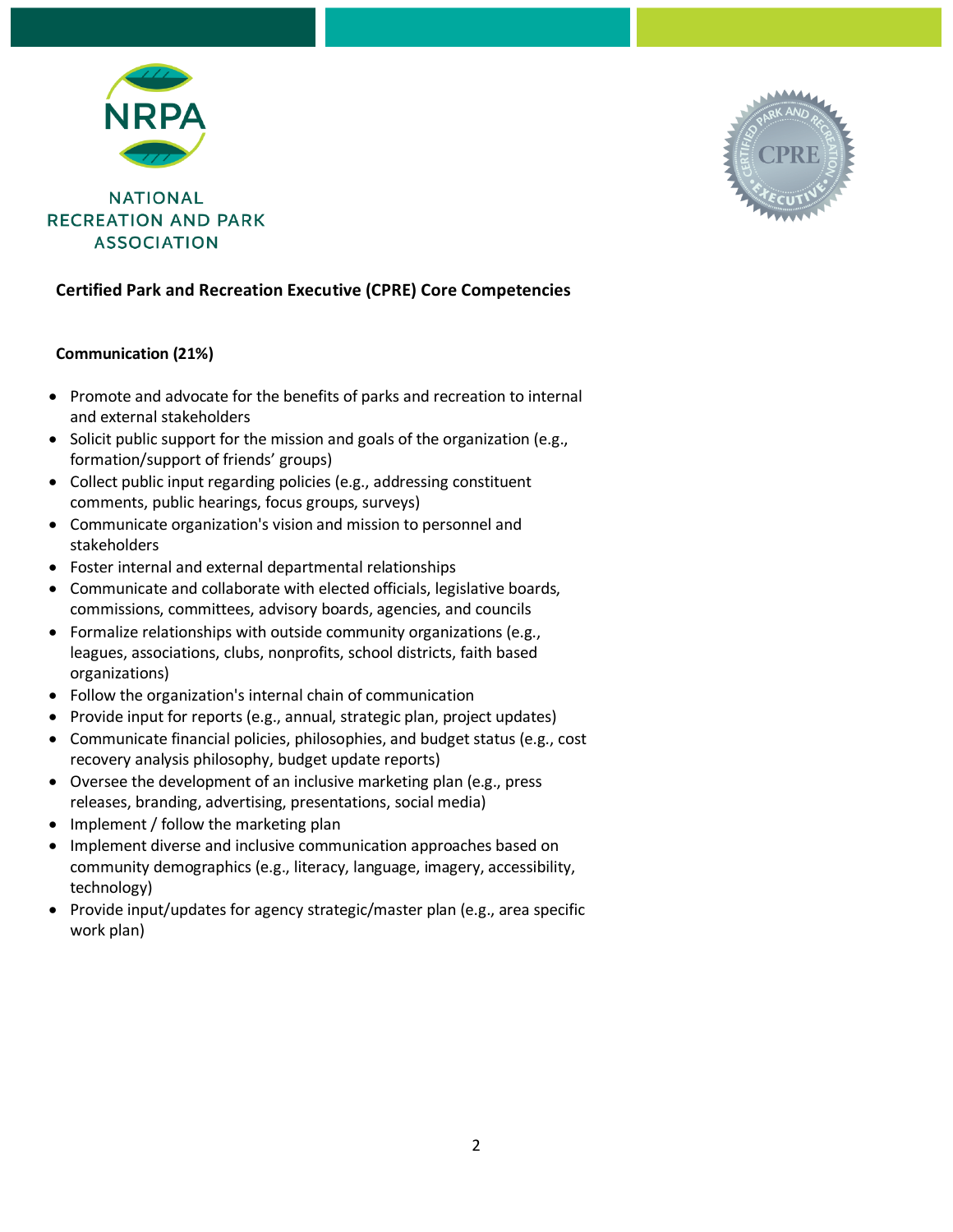

**Finance (20%)**

- Implement cash handling practices (e.g., retail sales, rentals, fee collection, deposits, petty cash)
- Seek and develop additional revenue sources (e.g., grants, bond issues, trust funds, endowments, foundations, investment funds, new concessions or business opportunities, sponsorships)
- Identify and manage alternative funding sources (e.g., grants, FEMA, foundations, estates)
- Operate within an existing budget (e.g., purchasing, staffing, tracking)
- Initiate the procurement of commodities and capital acquisitions and improvements (e.g., obtain and approve specifications for RFPs and requisitions, comply with purchasing requirements)
- Prepare financial analyses and reports (e.g., reconciliation of revenues, cost recovery analysis, budget justification, trend analysis, internal audit)
- Collect financial and/or operating data (e.g., attendance, revenues, expenditures)
- Manage area specific contracts (e.g., service providers, MOUs (Memorandum of Understanding), LOAs (Letter of Agreement), IGAs (Intergovernmental Agreement))
- Recommend and establish fee schedules & policies
- Develop and manage a budget for an area, program, project, or facility (e.g., general fund, enterprise fund, maintenance)
- Develop and administer comprehensive agency budget (e.g., monitoring revenues and expenditures, allocating funds)
- Develop and/or finalize contracts and lease agreements (e.g., MOUs (Memorandum of Understanding), Cooperative Endeavor Agreements, Joint Use Agreements, RFPs (Request for Proposals))

### **Human Resources (21%)**

- Contribute to the development of job descriptions
- Implement equitable and inclusive processes when recruiting, selecting, and recommending candidates for seasonal/part time employee and contractor positions
- Develop and implement practices supporting a culture of diversity, equity, and inclusivity in staff recruitment, hiring, training, etc.
- Design and conduct trainings (e.g., staff, board members, advocacy groups, sports officials, volunteers)

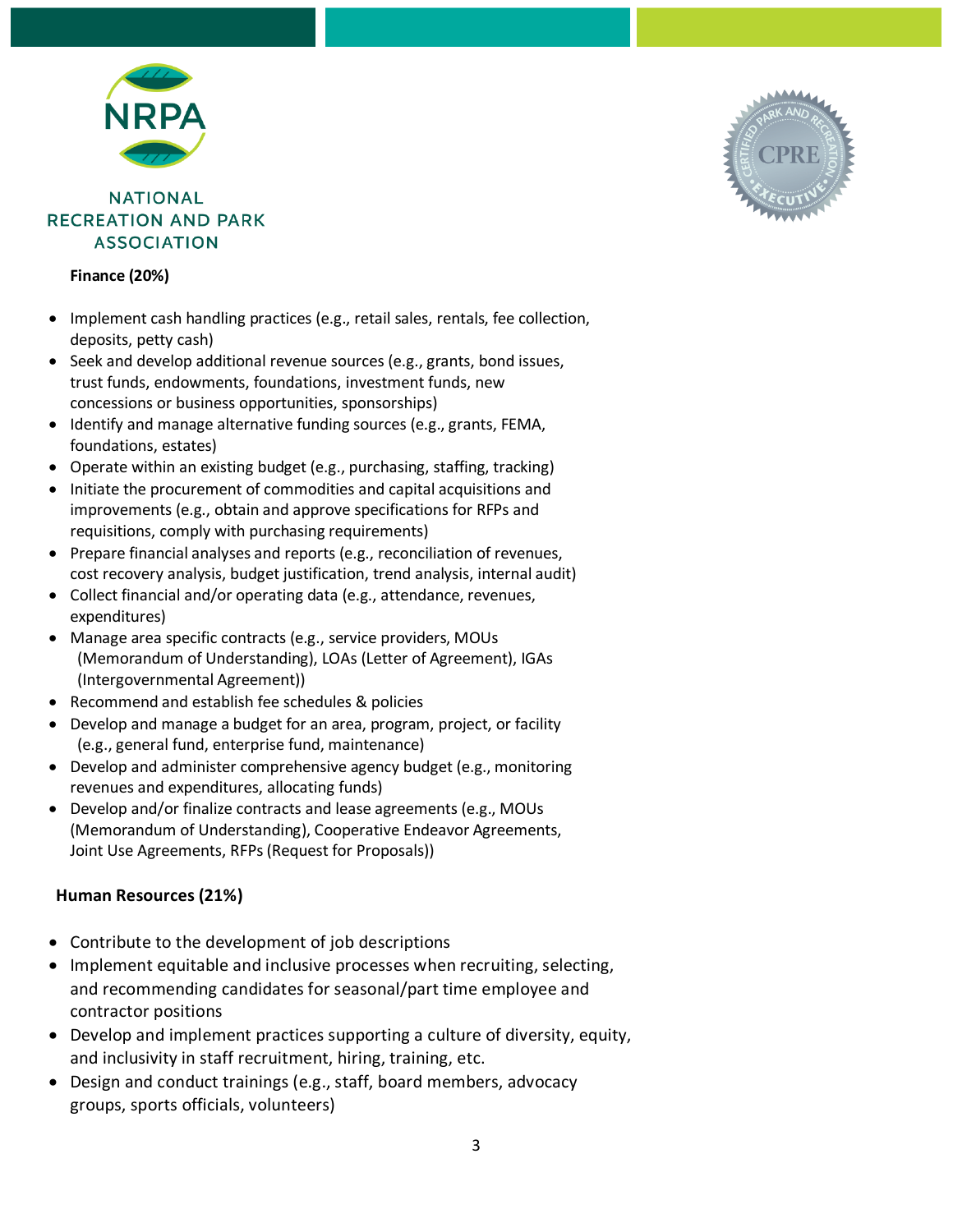

## **Human Resources Continued**

- Supervise personnel, volunteers & independent contractors
- Administer disciplinary action (other than termination) for seasonal/part time employees & contractors
- Evaluate personnel performance (e.g., develop goals, recommendations, work plans)
- Administer the policies and procedures of the human resources department or union
- Perform personnel actions (e.g., recognitions, coaching, grievances, disciplinary actions, terminating)
- Oversee staff development (e.g., counseling, mentoring, cross training)
- Assess and recommend pay levels for staff within organization

### **Operations (21%)**

- Conduct assessment of specific programs, areas, products, services
- Recommend and implement energy efficient and environmentally friendly procedures (e.g., disposal methods, purchasing of efficient supplies, Green initiatives, LEED, recycling)
- Implement maintenance standards (e.g., perform or request troubleshooting, inspections, routine maintenance, preventative maintenance, repairs, or replacement)
- Maintain information systems (e.g., enter data, use permits, reservations, registrations, equipment use records)
- Develop work schedules for seasonal/part time employees & contractors
- Provide supervision of specific facilities and areas (e.g., opening, routine, and closing inspections, monitor activities)
- Reinforce code of conduct for facility users and program participants, coaches, and staff
- Provide reasonable accessibility accommodations
- Collect support documentation regarding accidents and incidents
- Follow emergency plan procedures, and respond to emergencies (e.g., first aid, CPR)
- Provide customer service, both internal and external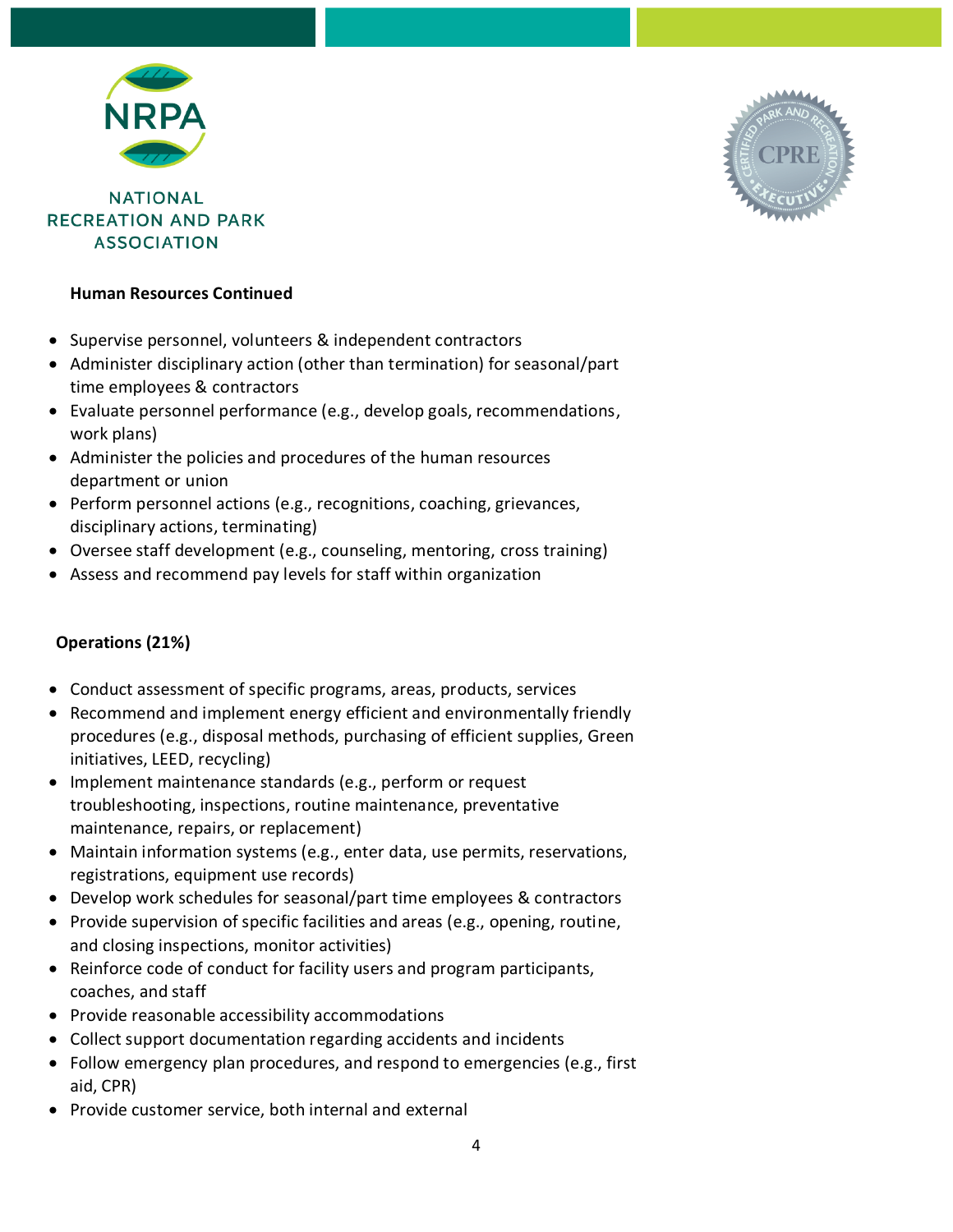

## **Operations Continued**

- Provide input regarding capital improvements based on operational needs
- Identify credentials legally required for organization staff (e.g., technical, safety, maintenance, operator licenses & certifications)
- Identify needs and promote equitable access and distribution of resources across the community
- Comply with community codes and ordinances
- Provide input for updating standard operating procedures/manuals
- Analyze operating data (e.g., attendance, revenue, expenditures, maintenance, marketing)
- Develop risk management, safety, security plans, policies, and procedures
- Implement risk management, safety, security plan (e.g., addresses safety concerns, recognizes risk, identify hazards, pre and post opening inspections)
- Manage customer relationships (e.g., customer concerns, service recovery, recognition, retention)
- Manage properties (e.g., parks, facilities, athletic fields, areas, beaches, trails, cemeteries)
- Monitor capital improvements (e.g., renovations, building new facilities)

# **Planning & Policy (17%)**

- Develop and recommend organization specific policies, regulations, codes, laws, referendums, rules, etc.
- Participate in the development of inter-agency plans (e.g., emergency management, comprehensive plans, sustainability plans, connectivity & mobility)
- Facilitate staff and public input opportunities (e.g., committees, public meetings, focus groups, surveys)
- Conduct community wide needs assessment
- Develop an inclusion plan for individuals of differing abilities (e.g., adaptive & inclusive recreation program plan)
- Identify needs for new facilities, services, and capital improvements